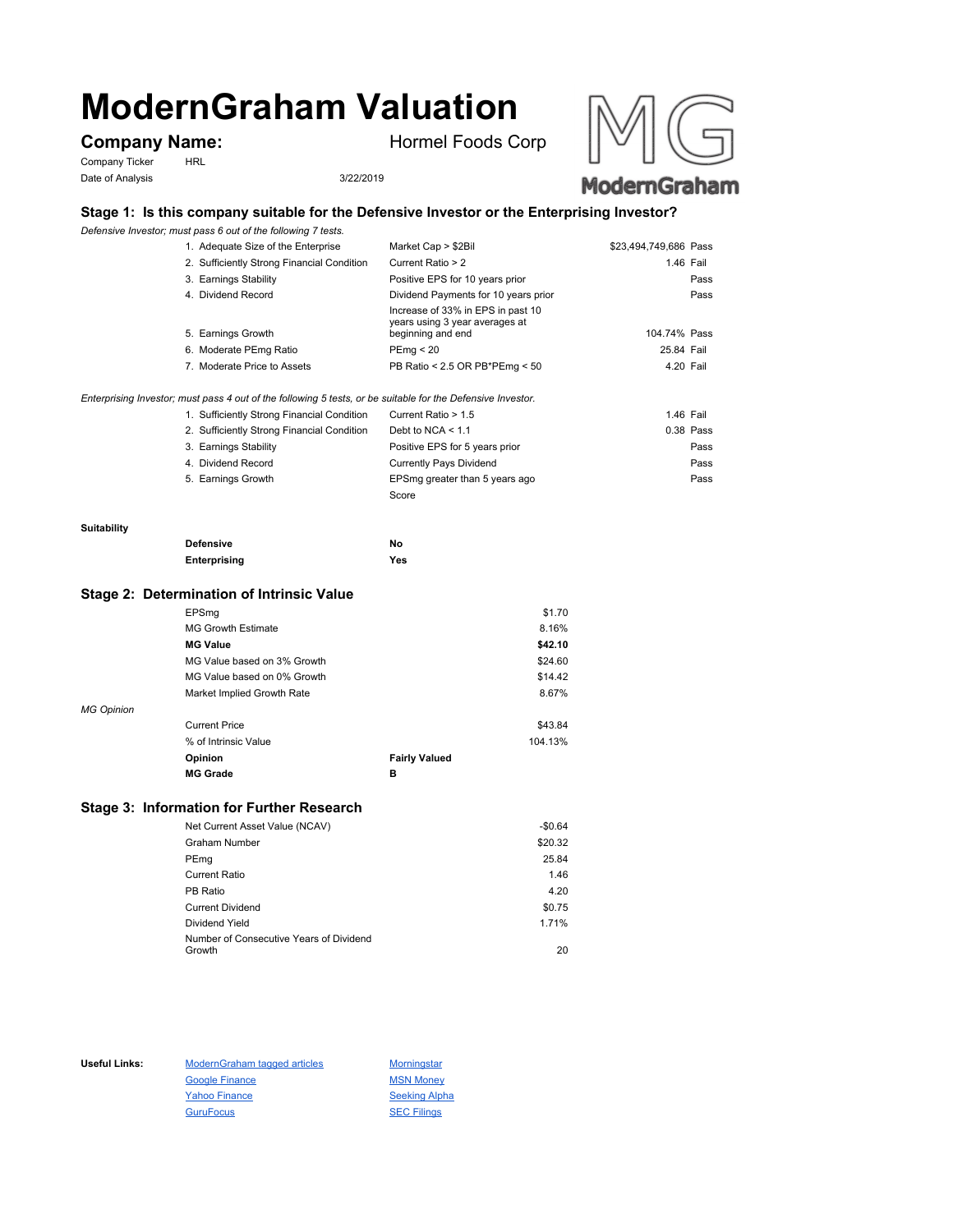| <b>EPS History</b> |        | <b>EPSmg History</b>                 |                 |
|--------------------|--------|--------------------------------------|-----------------|
| Next Fiscal Year   |        |                                      |                 |
| Estimate           |        | \$1.75 Next Fiscal Year Estimate     | \$1.70          |
| Oct2018            | \$1.86 | Oct2018                              | \$1.61          |
| Oct2017            | \$1.57 | Oct2017                              | \$1.43          |
| Oct2016            | \$1.64 | Oct2016                              | \$1.30          |
| Oct2015            | \$1.27 | Oct2015                              | \$1.10          |
| Oct2014            | \$1.12 | Oct2014                              | \$0.98          |
| Oct2013            | \$0.98 | Oct2013                              | \$0.89          |
| Oct2012            | \$0.93 | Oct2012                              | \$0.81          |
| Oct2011            | \$0.87 | Oct2011                              | \$0.72          |
| Oct2010            | \$0.73 | Oct2010                              | \$0.62          |
| Oct2009            | \$0.63 | Oct2009                              | \$0.56          |
| Oct2008            | \$0.52 | Oct2008                              | \$0.51          |
| Oct2007            | \$0.54 | Oct2007                              | \$0.49          |
| Oct2006            | \$0.51 | Oct2006                              | \$0.44          |
| Oct2005            | \$0.46 | Oct2005                              | \$0.40          |
| Oct2004            | \$0.42 | Oct2004                              | \$0.36          |
| Oct2003            | \$0.33 | Oct2003                              | \$0.32          |
| Oct2002            |        | \$0.34 Balance Sheet Information     | 1/1/2019        |
| Oct2001            |        | \$0.33 Total Current Assets          | \$2,100,686,000 |
| Oct2000            |        | \$0.30 Total Current Liabilities     | \$1,435,812,000 |
| Oct1999            |        | \$0.28 Long-Term Debt                | \$250,000,000   |
|                    |        | <b>Total Assets</b>                  | \$8,155,398,000 |
|                    |        | Intangible Assets                    | \$3,921,741,000 |
|                    |        | <b>Total Liabilities</b>             | \$2,449,619,000 |
|                    |        | Shares Outstanding (Diluted Average) | 547 118 000     |